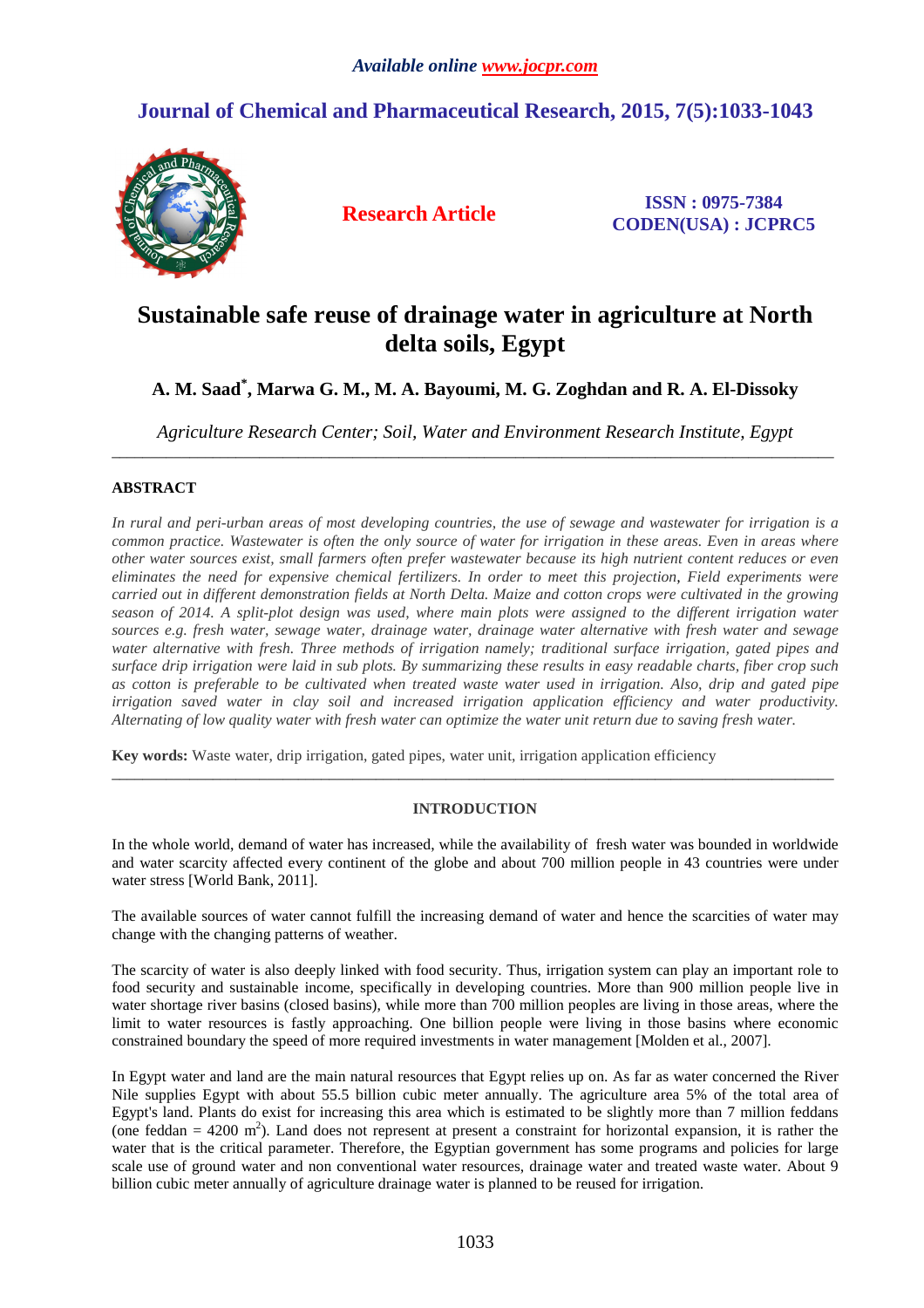Nile Valley and Delta soils are mainly irrigated based on surface irrigation system which is with quiet low efficiency that ranged of about 47 up to 50%. Due to limited water resources, arid climate and fast increasing of in population, more water is required for eliminating the demand available balance gape. Therefore, developing surface irrigation by using gated-pipes technique provides an important tool to improve its performance. Uniform water flow may be regulated by adjusting the size of the outlet opening manually with some difficulties, which may be reducing water application. [Osman, 2000] mentioned that good design of gated pipes with precision land -leveling may improve the water distribution uniformity and save irrigation water by about 12 and 29 % in cotton and wheat, resp. [El-Sayed, 1998] found that the required head to efficiency. Short flexible sieves may be attached to the outlets to dissipate energy and minimize erosion at furrow inlets. Operate the GP is 50 cm or less under alluvial soil conditions. [El-Gindy et al., 2000] found that by using gated pipe, irrigation significantly affected fruit shape homogeneity and specific weights of fruit and pericarp.

*\_\_\_\_\_\_\_\_\_\_\_\_\_\_\_\_\_\_\_\_\_\_\_\_\_\_\_\_\_\_\_\_\_\_\_\_\_\_\_\_\_\_\_\_\_\_\_\_\_\_\_\_\_\_\_\_\_\_\_\_\_\_\_\_\_\_\_\_\_\_\_\_\_\_\_\_\_\_*

Water resources in Egypt are limited to the Nile River, rainfall and lash loods, deep groundwater in the deserts and Sinai, and potential desalination of sea and brackish water. Each resource has its usage limitation, whether these limitations are related to quantity, quality, space, time, or exploitation cost. Egypt receives about 98% of its fresh water resources from outside its national borders. This is considered to be the main challenge for water policy and decision makers in the country as the Nile River provides the country with more than 95% of its various water requirements.



**Fig.1. Water resources of Egypt** 

As illustrated in Figure 1, the average annual quota of Egypt from the conventional water is limited in the Nile River which is determined as 55.5 BCM according to the 1959 agreement with Sudan. Another 0.82 BCM per year is utilized from groundwater in the Western Desert, in the Nubian sandstone aquifer, which extends below the vast area of the New Valley Governorates and the region east of Owaynat. Another 1.0 BCM per year is utilized from rainfall along the coastal area and lash loods occurring within short-period heavy storms in the Red Sea area and Southern Sinai that are directly used to meet part of the water requirements or used to recharge the shallow groundwater aquifers. Desalination of seawater in Egypt has been given low priority as a water resource because the cost of treatment is high compared with other sources [Amer et al., 2005].

Desalination is actually practiced in the Red Sea coastal area to supply tourist villages and resorts with adequate domestic water supply where the economic value of the water is high enough to cover the treatment costs.

The non-conventional water resources include the renewable groundwater aquifer underlying the Nile valley and delta, the reuse of agricultural drainage water, and the reuse of treated sewage water. The amount of the groundwater in the Nile valley & delta is estimated at 6.1 BCM per year, the reuse of agriculture drainage water is about 3.5 BCM per year and the reuse of treated sewage water is about 1.4 BCM per year.

These limited quantities of water have to fulfill the Egyptian requirements in the fields of agriculture, which is the largest consumer of water (85%), industry and domestic uses. Increased population needs more water for domestic use as well as horizontal expansion to maintain the per capita of cultivated land. This reclaimed area either will increase the agriculture share of water or will reduce the quantity of water allocated per feddan (in case of fixing the agricultural share of water) which in return decrease the crops. yield. Also development of industry will consume more water which will affect the Egyptian water balance.

[Oster and Rhoades,1990] worked out a model, Watsuit, permitting to forecast with a reasonable approximation the effects of a determined kind of water on soil sodicity and salinity and therefore, within limits, also on crops.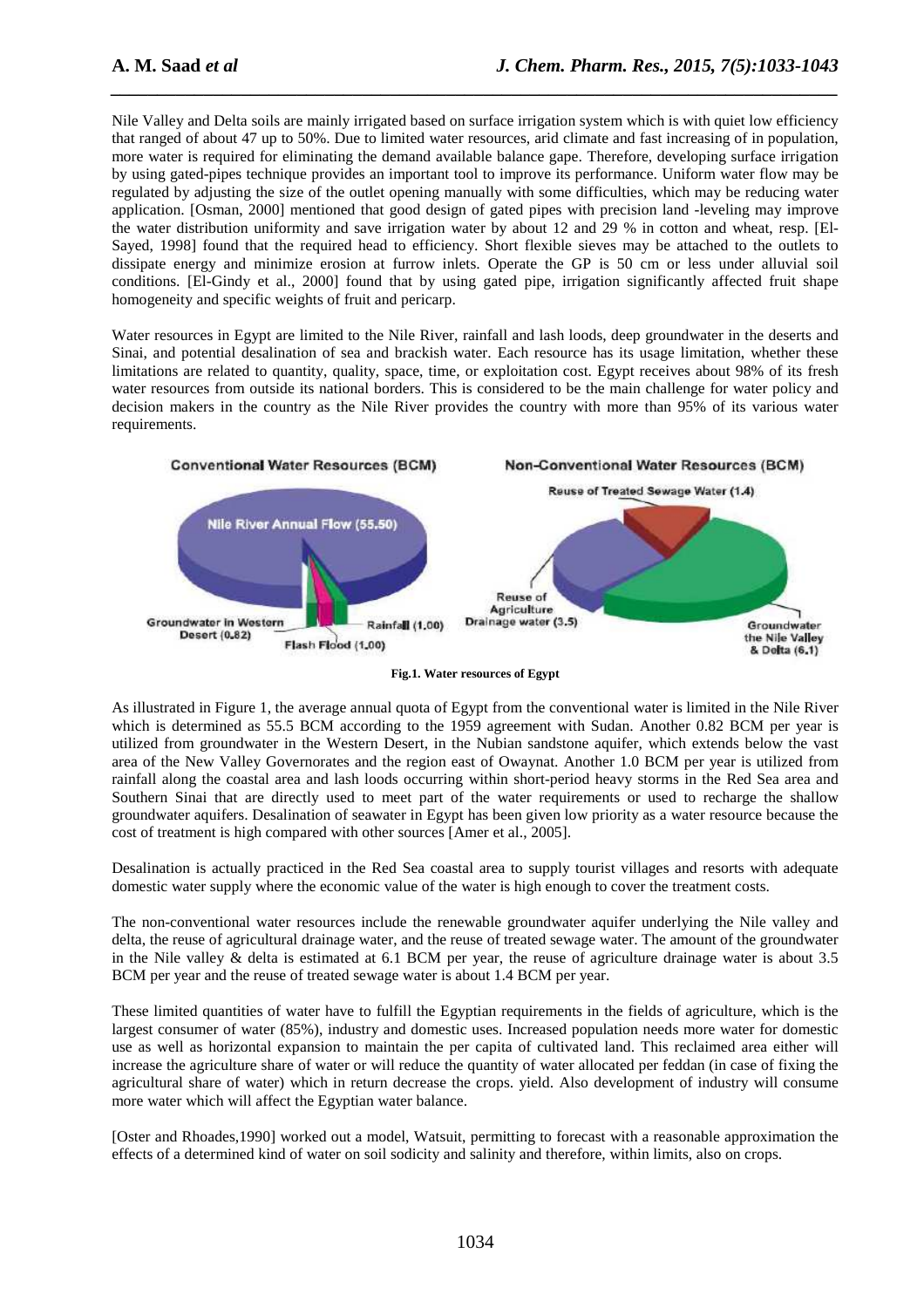Selecting the method of water application is important when managing saline water. It is evident that wetting leaves with sprinkling irrigation, particularly during daytime, worsens plant conditions; on the opposite the best are drip and furrow methods. With drip irrigation, it has been demonstrated long ago that salts concentrate at the periphery of the moist bulboid, which is formed in the proximity of the emitter, thus maintaining a relatively better water quality inside it. With furrow irrigation, it has been demonstrated that the best conditions for plants are obtained when a twin plant row is worked out on the ridge top since this way.

*\_\_\_\_\_\_\_\_\_\_\_\_\_\_\_\_\_\_\_\_\_\_\_\_\_\_\_\_\_\_\_\_\_\_\_\_\_\_\_\_\_\_\_\_\_\_\_\_\_\_\_\_\_\_\_\_\_\_\_\_\_\_\_\_\_\_\_\_\_\_\_\_\_\_\_\_\_\_*

Drip irrigation system is being used in all over the world and the leading countries are France, South Africa and USA with 90, 37 and 21% area under drip, respectively. Drip irrigation system is more efficient than other methods such as surface irrigation methods. Drip irrigation system had field level application efficiencies of 70 - 90%, as losses of deep percolation and surface runoff are decreased to very low [Ashraf, 2012]. In was found that in maize crop the 75% of the roots present in top 40cm soil layer and similar for drip irrigation system [Wan and Kang, 2006; Wang et al., 2007]. Drip irrigation can maintain high soil metric potential in the roots due to its slow rate and high frequent application. Thus, reduction in osmotic potential can also be counter balance by consistence irrigation water for maintain the high crop growth. Therefore, drip irrigation has been regarded as the most advantageous method for applying irrigation water to crops. Drip irrigation system could be used for more crops per unit water to be grown and this system allows crop cultivation in those areas where water availability is very low to irrigate by surface method.

Determining the extra amount of water to be applied beyond that is required to satisfy plant needs is not a simple task; the generally suggested equation, according to which leaching requirement LR is directly proportional to EC in irrigation water and inversely proportional to EC in drainage water  $(LR = EC<sub>irr</sub>/EC<sub>drain</sub>)$  is nebulous and incomplete, since it does not specify the intervals of water application for leaching nor the real threshold value for EC in drainage water. Besides it does not explain that actually  $EC_{irr}$  value is that resulting from the weighted arithmetic average of rain water (negligible) and irrigation water EC, nor does it take into account the "leaching efficiency" of rain and leaching water.

Furthermore it can be objected that there is no reason to apply water in excess proportionally to water salinity, it is sufficient to apply just the excess water needed to drain excess salts, when the need arises**.** 

This study therefore aims at demonstrate an appropriate on-farm irrigation methods and management practices for re-using marginal water for economical production of maize and cotton crops.

## **EXPERIMENTAL SECTION**

#### 1.1. Location

The field experiments took place during the summer growing season of 2014 in different locations at Kafr El-Sheikh governorate ( North Delta) as showing in Fig.2. The first location irrigated by fresh water was close to branch from River Nile (Meet Yazeed Canal), the second location irrigated by sewage water from El-Gharbia main drain, the third location irrigated by sewage and fresh water was in El-Hamoul district, the fourth location irrigated by drainage water from drain No.7, and finally the fifth location irrigated by drainage and fresh water apart 20 Km from Kafr El-Sheikh Governorate. Five fields of approximately 800  $m^2$  each were rented from local farmers and fenced.

The general climatic situation in the experimental area is summarized in Table.1. The area is characterized by a typical Mediterranean climate, with a hot and dry summer season. Weather data, including daily values of air temperature and humidity, wind speed and sunshine were collected at the agro meteorological station of Sakha Agriculture Research Station.

## 1.2. Soil and irrigation water characteristics

Soil texture was clay in all of experimental fields. Values of soil field capacity were 39, 40,38, 41 and 42 % for locations 1,2,3,4 and 5 respectively. Also, mean values of permanent wilting point were 20,20.5,18,20 and 21%. Mean chemical analysis of different sources of irrigation water in different locations, during summer season are shown in Tables 2 and 3.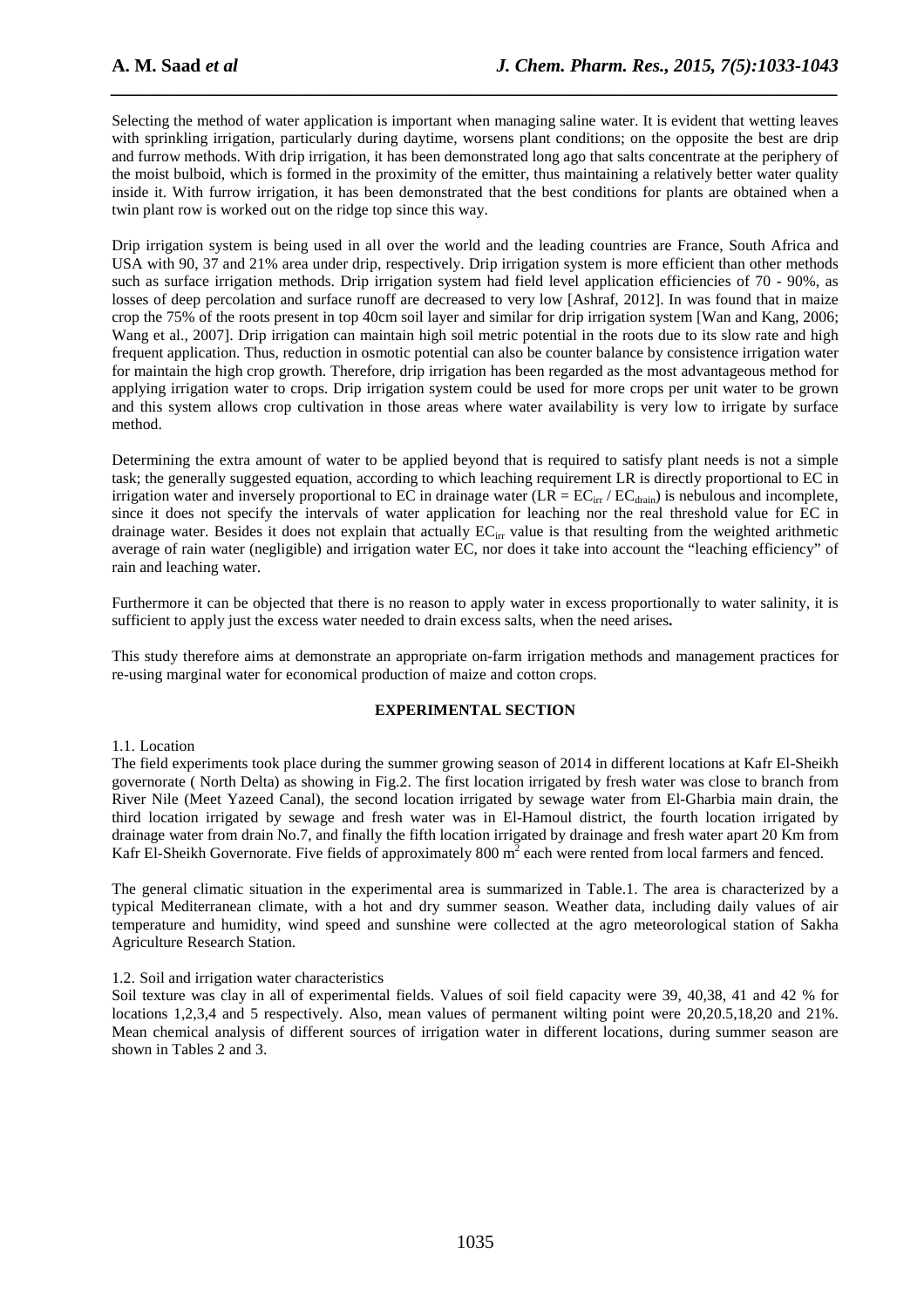

**Fig.2. Location map of the experimental fields at North Delta soils, Egypt** 

| <b>Months</b>    | <b>Mean temp.</b> Co | <b>Relative humidity %</b> | Wind speed Km day <sup>-1</sup> | <b>Sunshine hours</b> |
|------------------|----------------------|----------------------------|---------------------------------|-----------------------|
| <b>March</b>     | 22.5                 | 65.54                      | 250                             | 10.2                  |
| April            | 24.5                 | 60.50                      | 248                             | 10.5                  |
| May              | 25.7                 | 61.38                      | 240                             | 11.0                  |
| June             | 29.3                 | 68.30                      | 207                             | 12.5                  |
| July             | 29.1                 | 71.19                      | 180                             | 12.3                  |
| <b>August</b>    | 28.0                 | 69.58                      | 170                             | 11.5                  |
| <b>September</b> | 25.8                 | 66.30                      | 175                             | 10.4                  |
| October          | 24.4                 | 60.20                      | 180                             | 10.0                  |

**Table 1: Meteorological data during summer growing season period 2013** 

**Table 2: Mean chemical analysis of the different sources of irrigation water during summer season 2013.** 

| <b>Water sources</b> | $ECdSm^{-1}$ | <b>SAR</b> | $\text{COD } \text{Me } L^{-1}$ | $BOD Mg L-1$ | NH <sub>4</sub> -N <sub>Mg</sub> L <sup>-1</sup> | $NO3-N$ Mg $L-1$ | <b>Suspended</b><br>solids $Mg L-1$ | <b>Dissolved</b><br>solids $Mg L^{-1}$ |
|----------------------|--------------|------------|---------------------------------|--------------|--------------------------------------------------|------------------|-------------------------------------|----------------------------------------|
| <b>Fresh water</b>   | 0.53         | . 45       | $\sim$<br>23                    |              |                                                  | 5.5              | 240                                 | 530                                    |
| Sewage water         | 1.02         | 4.65       | 127                             | 75           |                                                  | 38               | 920                                 | 1250                                   |
| Drainage water       | ر د          | 3.95       | 42                              | 23           |                                                  | 29               | 410                                 | 15.40                                  |

**Table 3: Elemental analysis of the different sources of irrigation water during summer season 2013** 

| <b>Water sources</b> |      | Zn   | Mn   | Fe   | Cu   | Cd    | Ph    | Cо   |     |      |      |
|----------------------|------|------|------|------|------|-------|-------|------|-----|------|------|
| <b>Fresh water</b>   | 0.31 | 0.00 | 0.05 | 0.02 | 0.00 | 0.007 | 0.032 | 0.02 | 0.0 | 0.06 | 0.30 |
| Sewage water         | 0.85 | 0.09 | 0.94 | 0.33 | 0.01 | 0.055 | 0.041 | 0.04 | 0.0 | 0.21 |      |
| Drainage water       | 0.41 | 0.01 | 0.02 | 0.21 | 0.00 | 0.001 | 0.084 | 0.08 | 0.0 | 0.01 |      |

#### **2.3. Cultural practices and treatment details:**

Maize grains (*Zea Mays,L.*) cross hybrid 321 variety was planted with cropping density 5.0 plants per m<sup>2</sup> in May, 2014 and harvested around september,2014. Also, cotton seeds (Gossypium Spp) were sown in March,2014 and harvested around October,2014. Weeds were controlled by integrated weed management strategies as recommeded in the area. The experimental area was  $(4000 \text{ m}^2)$  for all locations, where 800 m<sup>2</sup> for each location and thus the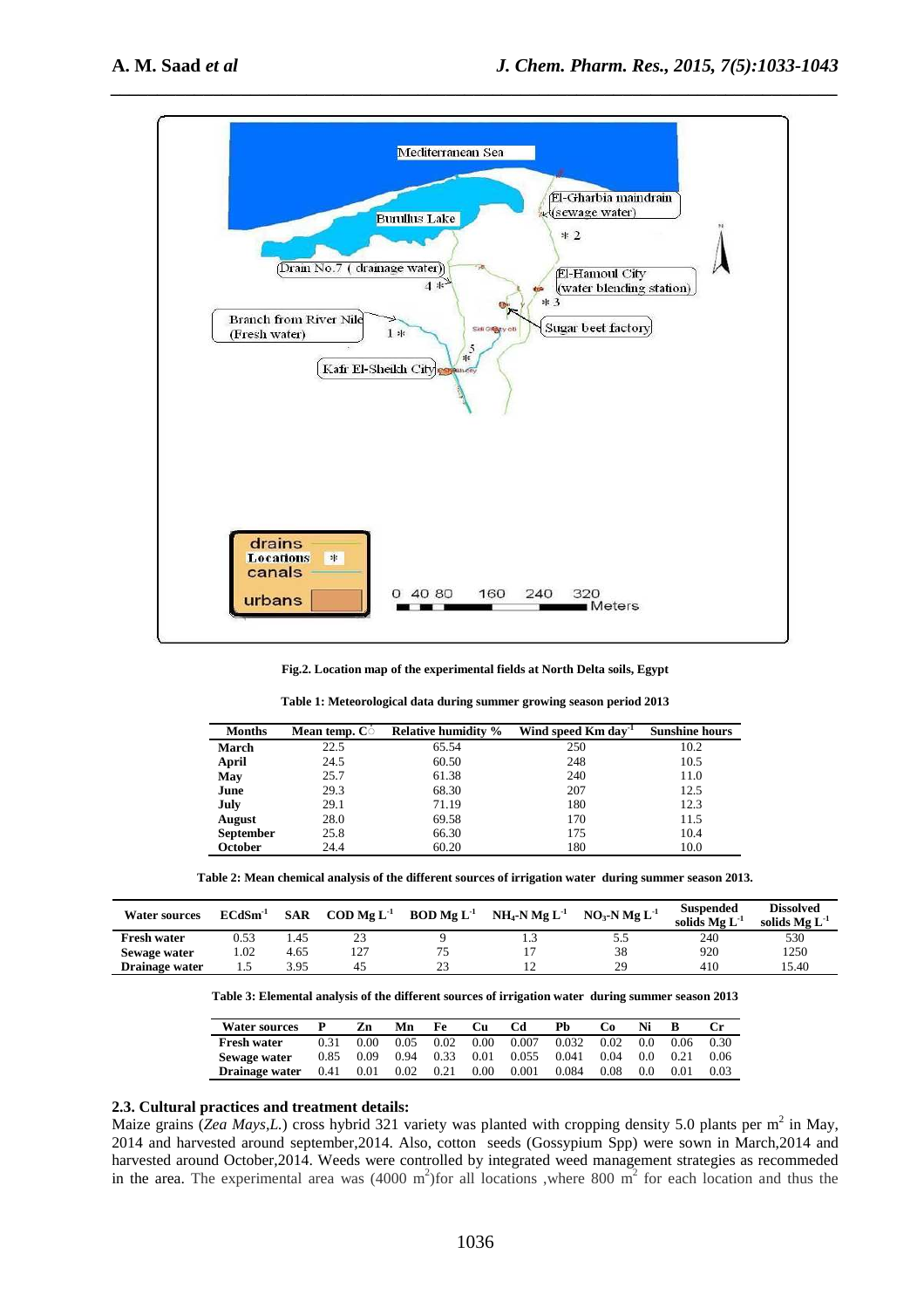experimental plot area 40 m<sup>2</sup>. A split-plot design was used, where main plots were assigned to the different irrigation water sources e.g. fresh water, sewage water, drainage water from (drain No. 7), drainage water alternative with fresh water and sewage water alternative with fresh. Three methods of irrigation namely; traditional surface irrigation, gated pipes and surface drip were laid in sub plots.

*\_\_\_\_\_\_\_\_\_\_\_\_\_\_\_\_\_\_\_\_\_\_\_\_\_\_\_\_\_\_\_\_\_\_\_\_\_\_\_\_\_\_\_\_\_\_\_\_\_\_\_\_\_\_\_\_\_\_\_\_\_\_\_\_\_\_\_\_\_\_\_\_\_\_\_\_\_\_*

## **2.4. Water measurements:**

Amount of water applied: was measured for surface and drip irrigation, while for the other modern irrigation, the water discharge was measured by flow-meter.

Surface irrigation: amount of irrigation water applied was measured by cut-throat flume ( $10 \times 90$  cm) Water consumptive use was calculated according to the following equation:

$$
Cu = \sum_{1}^{n} \Theta_{2} - \Theta_{1} / 100 \times Bd \times 60 / 100 \times 4200
$$

Where:

Cu: Water consumptive use  $(m^3 \text{ acre}^{-1})$ . N : Number of irrigations

 $\Theta_2$ : Soil moisture % after irrigation

 $\Theta_1$ : Soil moisture % before the next irrigation

Bd: bulk density (Mg m<sup>-3</sup>) [Israelsen and Hansen, 1962].

Water application efficiency (Ea): was calculated by using the following formula

 $Ea = \frac{m \pi c r \sin \theta \ln \alpha \arctan \theta \cos \beta \arctan \theta \arctan \alpha \arctan \alpha}{m \pi c \sin \theta \arctan \alpha \arctan \alpha \arctan \alpha \arctan \alpha \arctan \alpha} \times 100$ /  $/$  acre. 3 3 × *dimount of water applied m<sup>3</sup> / acre water strend in active root zone m acre* [Downey, 1970]

Field water use efficiency: is the weight of marketable crops produced per volume unit of applied water expressed as cubic meters of water [Michael, 1978].Crop water use efficiency: It was computed by dividing the yield (of crop yield per fed. by the actual water consumptive use  $m^3$ /acre [Abd El-Rasool et al., 1971].

## **RESULTS AND DISCUSSION**

## **1.3. Crop yield as affected by systems and sources of irrigation water:**

Egypt is one of the pioneer countries in the reuse of water. This process started as early as the 1920.s and the water multiplier now stands at 150-200%. All drainage water of the Upper Egypt returns back to the River Nile raising its salinity from about 200 ppm at Aswan to less than 300 ppm near Cairo. Four more billion cubic meters of drainage water generated in the southern part of the Delta are mixed with fresh water and reused for different purposes. It is the plan of the country to reuse another three billion cubic meter per year for the irrigation of Al Salam Canal Project (620,000 feddans or 250,000 hectares) and for the feeding of Nubaria Canal (one of the largest irrigation canals in the Western Delta which serve an area of more than seven hundred thousand acres of newly reclaimed lands.), the canal will be fed with one billion cubic meter of drainage water from Omoum Drain [El Quosy, 2005]. At present, treated sewage and industrial effluent can supply about seven million cubic meters per day or about two billion cubic meters per year. Plans to use this water for the cultivation of special crops (timber trees, industrial crops such as cotton, lax, lowers,…etc.) are under preparation.

## - **Maize yield** (kg acre<sup>1</sup>):

Data in Fig.3 show that water sources affected the yield of maize. The highest yield of maize (3697.2 kg acre<sup>-1</sup>)was achieved with sewage water followed by drainage water, drainage water alternative with fresh water and sewage water alternative with fresh water. The lowest yield of maize was achieved under fresh water. It could be concluded that, the maize yield obtained under both sewage and drainage water surpassed the yield obtained under fresh water by about 21.5 % and 21.3 % respectively. This trend may be attributed to that the salinity of drainage water in summer season is relatively low due to rice cultivation. Also, sewage water contains high amounts of different nutrients.

Respecting to irrigation systems and their effect on maize grain yield, data in Fig.2 indicate that, irrigation by gated pipes gave the highest values of maize yield followed by surface traditional irrigation and drip irrigation respectively. This may be attributed to good distribution and regular uniform of soil moisture during irrigation in case of gated pipes. Similar results were observed by [EL-Shafie *et al*,2009], they found regular uniform water flow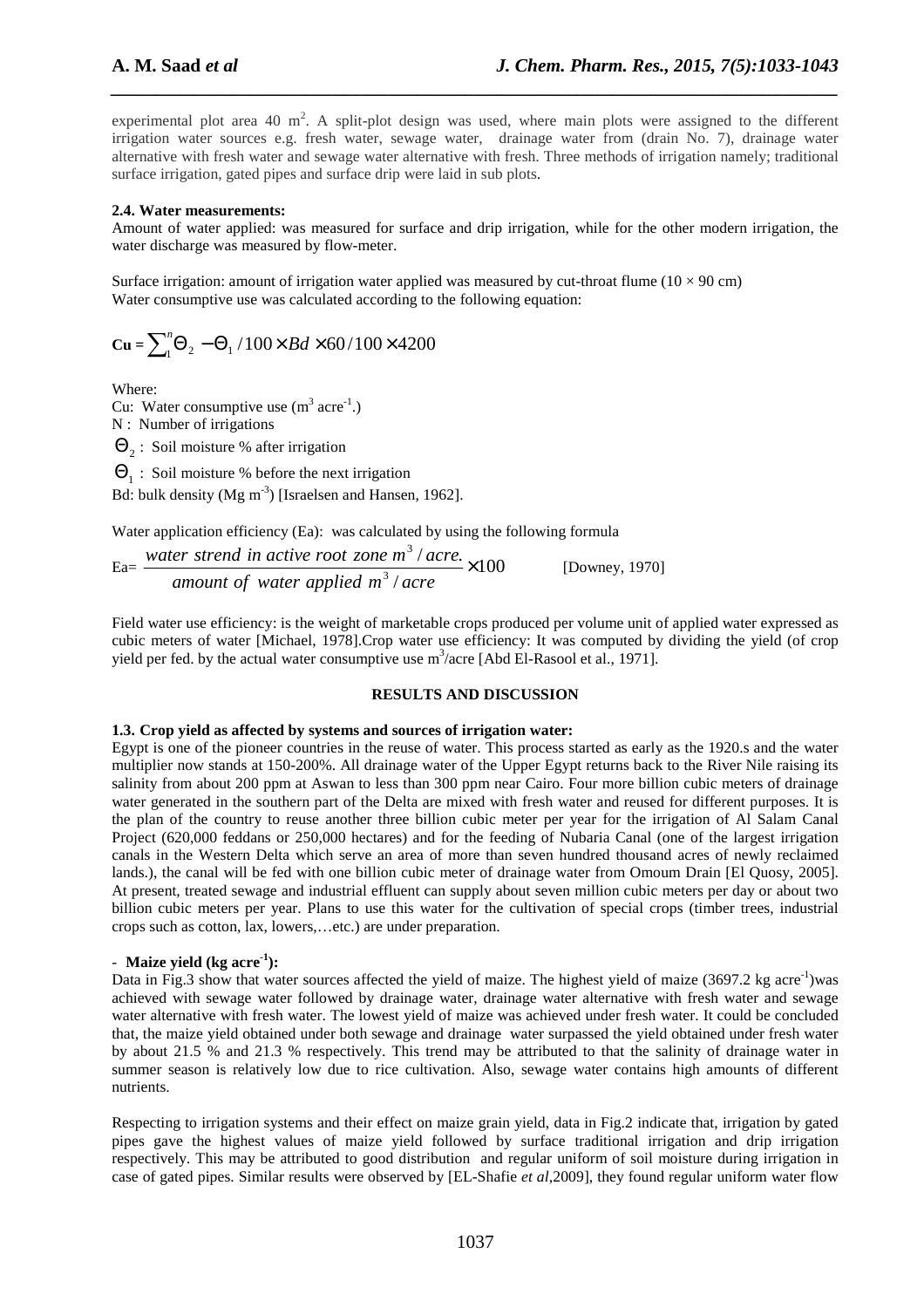from gates and regular uniform pressure head from each outlet was obtained along line at modified gated pipe under constant pressure as well as increasing crop yield under this method of irrigation.

*\_\_\_\_\_\_\_\_\_\_\_\_\_\_\_\_\_\_\_\_\_\_\_\_\_\_\_\_\_\_\_\_\_\_\_\_\_\_\_\_\_\_\_\_\_\_\_\_\_\_\_\_\_\_\_\_\_\_\_\_\_\_\_\_\_\_\_\_\_\_\_\_\_\_\_\_\_\_*

## - **Cotton yield** ( kg acre<sup>-1</sup>):

Results of seed cotton yield ( $kg$  acre<sup>-1</sup>) as affected by water sources and irrigation method are presented in Fig.4. Drip irrigation achieved the highest yield of cotton yield followed by gated pipe and surface irrigation. Respecting to water sources and its effect on cotton yield, data show that the highest yield was obtained under sewage water (1305 kg acre<sup>-1</sup>) and sewage water alternative with fresh water (1275 kg acre<sup>-1</sup>). While, the lowest one was detected under drainage water.

The yields were increased by about 16.66, 16 and 12.98 % with sewage water under surface irrigation, gated pipe and drip irrigation, respectively. While, it was decreased by about 6.9, 4 and 13 % with drainage water under surface, gated pipe and drip irrigation system. The data also revealed, with sewage water, the gated pipe system was superior to surface and drip irrigation, while the drip irrigation was the best system with drainage water.



**Fig.3. Effect of irrigation water sources and methods on maize grain yield** 



**Fig.4. Effect of irrigation water sources and methods on cotton yield** 

#### **1.4. Soil salt balance as affected by water quality and irrigation methods:**

The chemical analysis of soil paste extraction after maize and cotton are listed in Table. 4. The data illustrated that after the cotton seasons, the continuous use of drainage water (1.3 dS m<sup>-1</sup>) recorded the highest values of  $EC_e$  under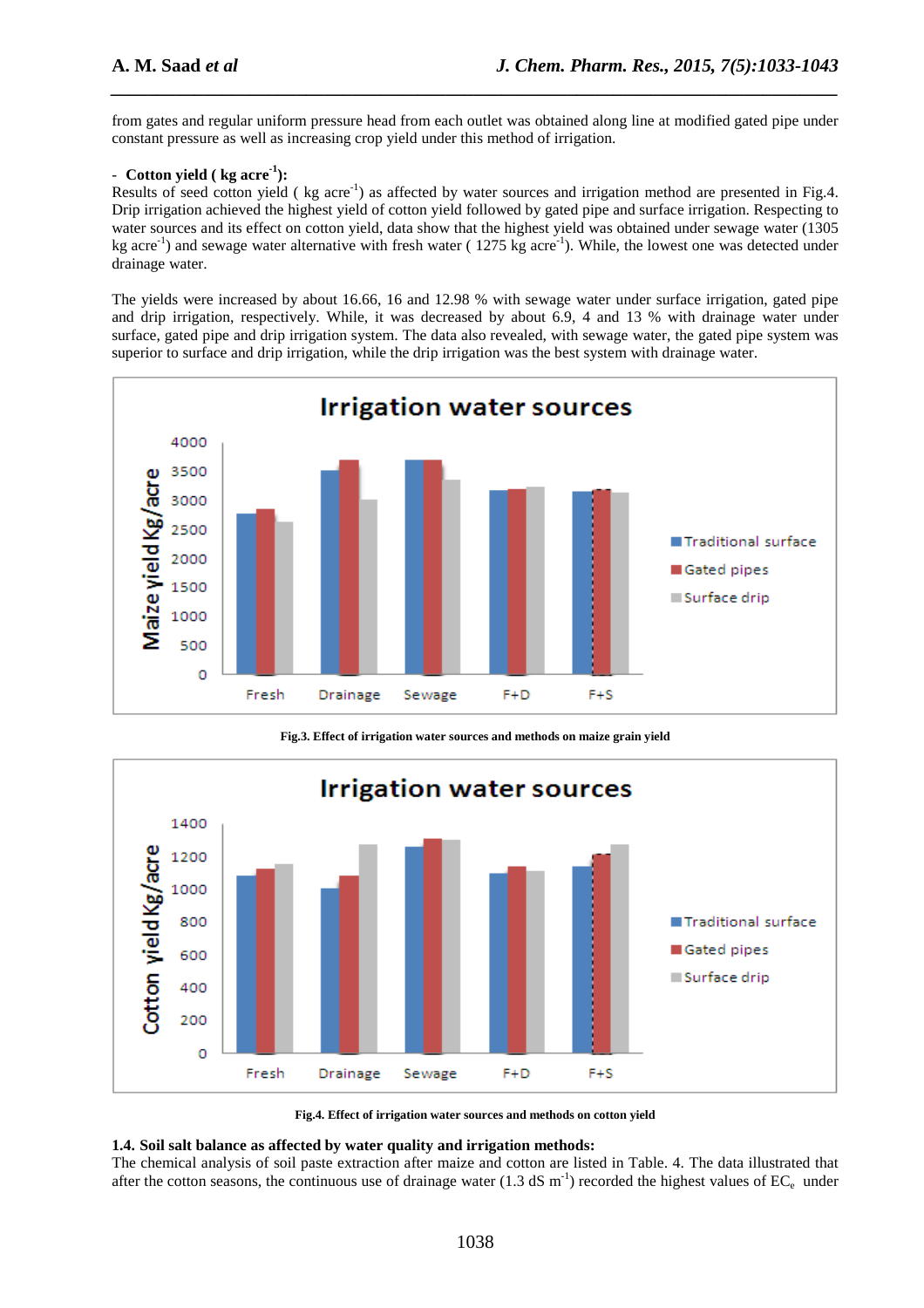surface drip and gated pipe systems ( $3.42$ ,  $2.86$  and  $3.29$  dS m<sup>-1</sup>)respectively, followed by sewage water (1.1 dS m<sup>-1</sup>)  $<sup>1</sup>$ ) or the alternative use of both drainage and fresh water. The lowest value of EC<sub>e</sub> were achieved by the continuous</sup> use of fresh water (0.4 dS m<sup>-1</sup>) under the three irrigation systems (2.11, 2.25 and 1.83 dS m<sup>-1</sup>, respectively.

*\_\_\_\_\_\_\_\_\_\_\_\_\_\_\_\_\_\_\_\_\_\_\_\_\_\_\_\_\_\_\_\_\_\_\_\_\_\_\_\_\_\_\_\_\_\_\_\_\_\_\_\_\_\_\_\_\_\_\_\_\_\_\_\_\_\_\_\_\_\_\_\_\_\_\_\_\_\_*

SAR values approximately take the same trend of EC values. The data also revealed that the alternative irrigation alleviated the bad effect of the continuous use of drainage and sewage water.

Finally, it is worthy to mention that  $EC_e$  values achieved with all treatments after two growing seasons under the three irrigation systems are less than the harmful level (less than 4 dS  $m^{-1}$ ). Also, the mean values of  $SAR_e$  for all treatments under both crops with different irrigation systems are less than the critical values since they are less than 10. This trend may be attributed to that this area has good tile drainage system.

| <b>Water sources</b> |                 | Before exp. |        | <b>Maize</b>              |                 | Cotton    |
|----------------------|-----------------|-------------|--------|---------------------------|-----------------|-----------|
|                      | EC <sub>e</sub> | $SAR_{e}$   | $EC_e$ | $SAR_e$                   | EC <sub>e</sub> | $SAR_{e}$ |
|                      |                 |             |        | <b>Surface irrigation</b> |                 |           |
| Fresh (F)            | 1.49            | 12.6        | 1.32   | 3.56                      | 2.11            | 9.23      |
| Sewage (S)           | 2.25            | 9.19        | 2.04   | 7.86                      | 2.84            | 7.07      |
| Drainage (D)         | 1.64            | 5.18        | 3.88   | 14.68                     | 3.42            | 8.81      |
| S+F alternatives     | 2.14            | 9.62        | 2.01   | 6.44                      | 2.21            | 6.5       |
| $D + F$ alternatives | 2.38            | 9.81        | 2.18   | 6.31                      | 3.11            | 9.14      |
| Mean                 | 1.98            | 9.28        | 2.29   | 7.77                      | 2.74            | 8.15      |
|                      |                 |             |        | Drip irrigation           |                 |           |
| Fresh (F)            | 2.65            | 11.56       | 1.77   | 6.75                      | 2.25            | 4.63      |
| Sewage (S)           | 4.44            | 12.50       | 2.60   | 9.25                      | 2.62            | 8.29      |
| Drainage (D)         | 3.49            | 7.91        | 2.98   | 11.52                     | 2.86            | 9.69      |
| S+F alternatives     | 2.57            | 9.58        | 2.40   | 7.69                      | 2.81            | 9.20      |
| $D + F$ alternatives | 3.07            | 9.97        | 2.70   | 7.95                      | 3.11            | 7.85      |
| Mean                 | 3.44            | 10.3        | 2.29   | 8.63                      | 2.73            | 7.93      |
|                      |                 |             |        | <b>Gated pipe</b>         |                 |           |
| Fresh(F)             | 2.65            | 11.56       | 2.0    | 10.0                      | 1.83            | 8.03      |
| Sewage (S)           | 4.44            | 12.50       | 3.2    | 5.5                       | 3.46            | 6.92      |
| Drainage (D)         | 3.49            | 7.91        | 2.9    | 4.9                       | 3.29            | 5.32      |
| S+F alternatives     | 3.57            | 9.58        | 2.1    | 2.5                       | 2.14            | 2.80      |
| $D + F$ alternatives | 3.07            | 9.97        | 2.4    | 6.9                       | 2.67            | 7.07      |
| Mean                 | 3.44            | 10.30       | 2.52   | 5.9                       | 2.67            | 6.02      |

**Table.4. Salt balance of cultivated soil under maize and cotton crops** 

## **1.5. Actual water consumptive use, water applied, water application efficiency and water distribution efficiency of maize and cotton as affected by water quality and irrigation methods:**

## - **Actual water consumptive use:**

Regarding to maize crop water consumptive use (CU), data in Table 5 show that the highest value of CU (1981.31 m3 acre<sup>-1</sup>) were recorded with surface irrigation, this value was decreased to 1730.5 and 1683.28 m3 acre-1 for gated pipes and drip irrigation respectively. Respecting to the effect of water sources on maize water consumption, it was noticed the highest values of CU were recorded in the treatments which were irrigated by fresh and sewage under different irrigation systems. On the other hand, the lower values were obtained with treatments irrigated with drainage water. In general, drip irrigation method consumed water less than surface and gated pipes. The same trend was observed under cotton cultivation as shown in Table.6. It was also found that the results of water use efficiency in drip irrigation were high due to the high water distribution efficiency. Maximum amount of water was available in vicinity of the plant and roots because of minimum deep percolation losses in drip irrigation system. So the maximum yield and water use efficiency was obtained in drip irrigation system. The results of water use efficiency also have good agreement with the results reported by [Khalid et al. (1999), Ahmad et al. (2001), Ibragimov et al. (2007) and Randhawa (2002)].

#### - **Amount of water applied:**

Referring amounts of water applied to maize crop, data in Table 5 show that, values of water applied were differed under water sources and irrigation systems. The highest value  $2319.29 \text{ m}^3$  acre<sup>-1</sup> was observed under surface irrigation. Meanwhile, this value was decreased to 2058.3 and 1959.62  $m^3$  acre<sup>-1</sup> under both gated pipes and drip irrigation respectively. Therefore, it could be noticed that irrigation using gated pipes saved about 11.25 %, also drip irrigation saved about 15.5 % as compared to surface irrigation. The effect of different water sources on the amount of irrigation water applied could be arranged in the following order:  $S > F > S+F > D > D+F$  under surface irrigation;  $F > S > S+F > D>D+F$  under irrigation with gated pipes; while under drip irrigation system the sequence was:  $S+F > S > D+F > F > D$ .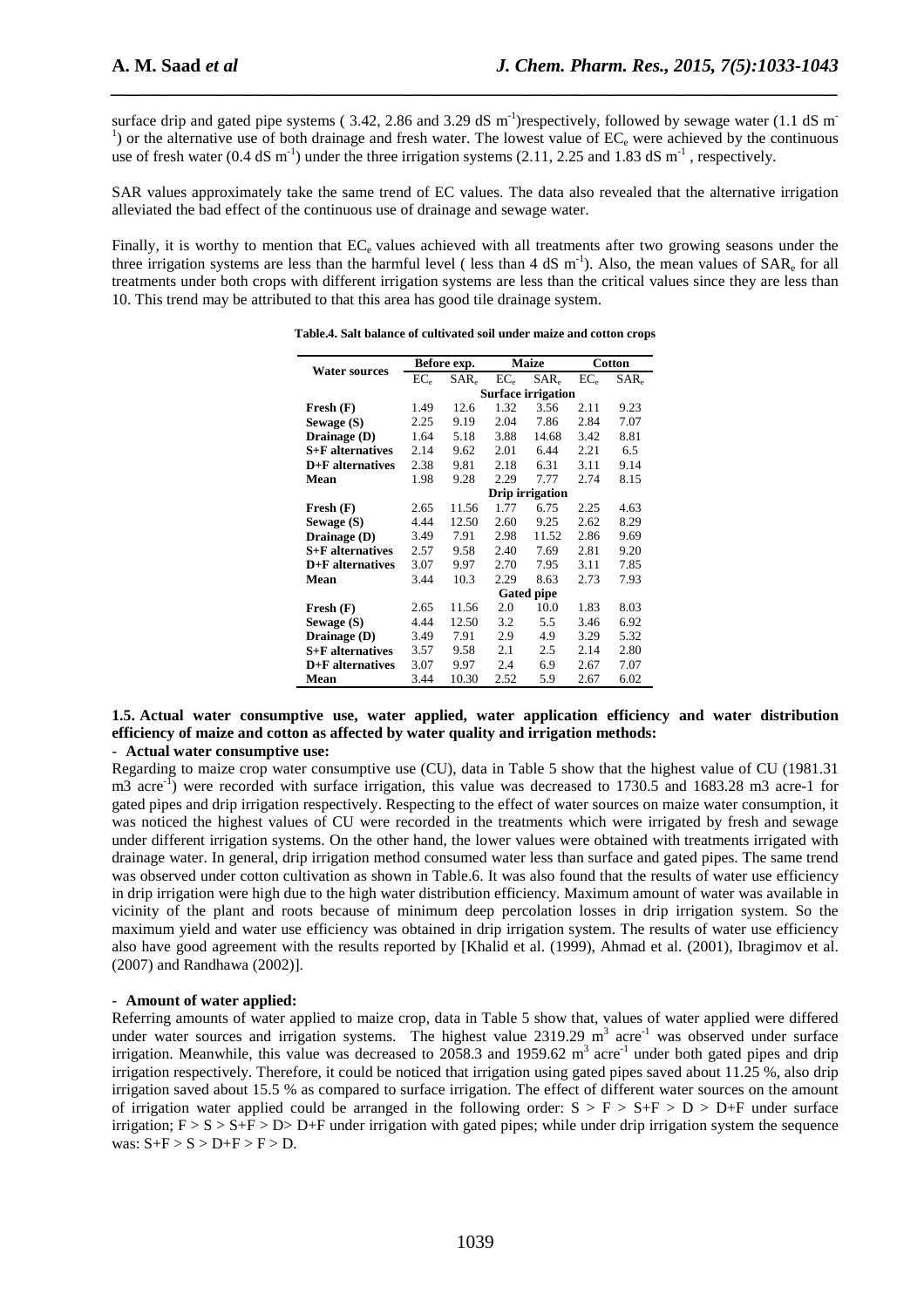|  | 'able (5): Actual water consumptive use, water applied, water application and water distribution efficiency as affected by different water sources under different irrigation methods for maize |
|--|-------------------------------------------------------------------------------------------------------------------------------------------------------------------------------------------------|
|--|-------------------------------------------------------------------------------------------------------------------------------------------------------------------------------------------------|

|                 | Actual water consumptive use, m <sup>3</sup> acre <sup>-1</sup> |                |         |         |                | Amount of water applied, m <sup>3</sup> acre <sup>-1</sup> |         |                   | Water application efficiency, % |                |       | Water distribution efficiency, % |                |       |
|-----------------|-----------------------------------------------------------------|----------------|---------|---------|----------------|------------------------------------------------------------|---------|-------------------|---------------------------------|----------------|-------|----------------------------------|----------------|-------|
| Water sources   | Surface                                                         | Gated<br>pipes | Drip    | Surface | Gated<br>pipes | Water<br>saving %                                          | Drip    | Water<br>saving % | Surface                         | Gated<br>pipes | Drip  | Surface                          | Gated<br>pipes | Drip  |
| Fresh $(F)$     | 2075.64                                                         | 1800.9         | 1678.74 | 2334.89 | 2120.6         | 9.17                                                       | 1925.99 | 17.51             | 83.19                           | 84.92          | 89.74 | 91.55                            | 93.6           | 96.35 |
| Sewage $(S)$    | 2028.6                                                          | 1780.7         | 1803.06 | 2504.92 | 2100.0         | 16.2                                                       | 1996.16 | 20.31             | 84.81                           | 84.79          | 87.85 | 90.36                            | 92.5           | 95.11 |
| S.F alternative | 2026.08                                                         | 1700.0         | 1649.34 | 2313.93 | 2090.0         | 9.67                                                       | 2031.9  | 12.18             | 87.16                           | 81.33          | 87.94 | 90.40                            | 92.7           | 94.78 |
| Drainage (D)    | 1859.34                                                         | 1680.6         | 1602.3  | 2264.97 | 2000.4         | 1.69                                                       | 1904.71 | 15.90             | 76.23                           | 84.02          | 84.88 | 90.99                            | 95.0           | 97.32 |
| D.F alternative | 1916.88                                                         | 1690.3         | 1682.94 | 2177.74 | 1980.7         | 9.04                                                       | 1939.33 | 10.94             | 80.92                           | 85.33          | 84.25 | 86.46                            | 89.7           | 92.61 |
| Mean            | 1981.31                                                         | 730.5          | 1683.28 | 2319.29 | 2058.3         | 1.25                                                       | 1959.62 | 15.50             | 82.46                           | 84.07          | 86.93 | 89.95                            | 92.7           | 95.23 |

| Water<br>Water<br>Water sources<br>Gated<br>Gated<br>Gated<br>Gated<br>Surface<br>Surface<br>Drip<br>Surface<br>Surface<br>Drip<br>Drip<br>Drip<br>saving %<br>pipes<br>saving %<br>pipes<br>pipes<br>pipes<br>2075.64<br>1925.99<br>91.55<br>1800.9<br>1678.74<br>2334.89<br>9.17<br>83.19<br>84.92<br>89.74<br>93.6<br>96.35<br>Fresh $(F)$<br>2120.6<br>17.51<br>Sewage (S)<br>2028.6<br>1803.06<br>2504.92<br>2100.0<br>1996.16<br>20.31<br>84.79<br>87.85<br>90.36<br>92.5<br>95.11<br>1780.7<br>16.2<br>84.81<br>2026.08<br>S,F alternative<br>1700.0<br>1649.34<br>2313.93<br>2090.0<br>9.67<br>2031.9<br>12.18<br>81.33<br>87.94<br>90.40<br>92.7<br>94.78<br>87.16<br>Drainage (D)<br>1602.3<br>2264.97<br>90.99<br>1859.34<br>1680.6<br>2000.4<br>11.69<br>1904.71<br>15.90<br>76.23<br>84.02<br>84.88<br>95.0<br>97.32<br>10.94<br>80.92<br>1916.88<br>1690.3<br>1682.94<br>2177.74<br>9.04<br>1939.33<br>85.33<br>84.25<br>86.46<br>89.7<br>92.61<br>D,F alternative<br>1980.7<br>1981.31<br>2319.29<br>11.25<br>1959.62<br>95.23<br>1730.5<br>1683.28<br>2058.3<br>15.50<br>82.46<br>84.07<br>86.93<br>89.95<br>92.7<br>Mean<br>Table (6): Actual water consumptive use, water applied, water application and water distribution efficiency as affected by different water sources under different irrigation methods for cotton<br>Actual water consumptive use,<br>Amount of water applied, m <sup>3</sup> acre <sup>-1</sup><br>Water application efficiency, %<br>Water distribution efficiency, %<br>$m^3$ acre <sup>-1</sup><br>Surface<br>Gated pipes<br>Drip<br>Surface<br>Gated pipes<br>Water saving %<br>Water saving %<br>Surface<br>Gated pipes<br>Surface<br>Gated pipes<br>Drip<br>Drip<br>2584.3<br>2561.2<br>2427.6<br>2970.0<br>2767.0<br>79.75<br>90.9<br>Fresh $(F)$<br>3240.5<br>8.37<br>14.61<br>86.24<br>87.73<br>92.4<br>98.3<br>2517.5<br>2842.0<br>6.98<br>14.49<br>Sewage $(S)$<br>2628.8<br>2362.1<br>3054.8<br>2612.0<br>86.05<br>88.59<br>90.43<br>89.9<br>90.5<br>95.1<br>S,F alternative<br>2651.0<br>2533.0<br>2852.0<br>2691.0<br>84.88<br>89.94<br>94.9<br>2420.5<br>3123.3<br>8.68<br>13.83<br>88.81<br>90.1<br>93.5<br>2398.2<br>2325.5<br>2751.0<br>5.54<br>2592.0<br>88.91<br>88.5<br>95.0<br>Drainage (D)<br>2304.5<br>2912.5<br>11.00<br>82.34<br>84.53<br>95.5<br>2483.9<br>2866.0<br>89.9<br>D,F alternative<br>2422.6<br>2373.0<br>2998.5<br>4.41<br>2706.0<br>9.75<br>82.84<br>84.52<br>87.69<br>93.3<br>95.9<br>2549.2<br>2471.9<br>2377.5<br>2856.0<br>6.79<br>2674.0<br>12.74<br>83.17<br>86.53<br>88.94<br>89.8<br>92.9<br>95.9<br>Mean<br>3065.9 |               |  |  | Actual water consumptive use, $m3$ acre <sup>-1</sup> |  | Amount of water applied, $m3$ acre <sup>-1</sup> |  |  | Water application efficiency, % |  | Water distribution efficiency, % |  |      |
|-----------------------------------------------------------------------------------------------------------------------------------------------------------------------------------------------------------------------------------------------------------------------------------------------------------------------------------------------------------------------------------------------------------------------------------------------------------------------------------------------------------------------------------------------------------------------------------------------------------------------------------------------------------------------------------------------------------------------------------------------------------------------------------------------------------------------------------------------------------------------------------------------------------------------------------------------------------------------------------------------------------------------------------------------------------------------------------------------------------------------------------------------------------------------------------------------------------------------------------------------------------------------------------------------------------------------------------------------------------------------------------------------------------------------------------------------------------------------------------------------------------------------------------------------------------------------------------------------------------------------------------------------------------------------------------------------------------------------------------------------------------------------------------------------------------------------------------------------------------------------------------------------------------------------------------------------------------------------------------------------------------------------------------------------------------------------------------------------------------------------------------------------------------------------------------------------------------------------------------------------------------------------------------------------------------------------------------------------------------------------------------------------------------------------------------------------------------------------------------------------------------------------------------------------------------------------------------------------------------------|---------------|--|--|-------------------------------------------------------|--|--------------------------------------------------|--|--|---------------------------------|--|----------------------------------|--|------|
|                                                                                                                                                                                                                                                                                                                                                                                                                                                                                                                                                                                                                                                                                                                                                                                                                                                                                                                                                                                                                                                                                                                                                                                                                                                                                                                                                                                                                                                                                                                                                                                                                                                                                                                                                                                                                                                                                                                                                                                                                                                                                                                                                                                                                                                                                                                                                                                                                                                                                                                                                                                                                 |               |  |  |                                                       |  |                                                  |  |  |                                 |  |                                  |  |      |
|                                                                                                                                                                                                                                                                                                                                                                                                                                                                                                                                                                                                                                                                                                                                                                                                                                                                                                                                                                                                                                                                                                                                                                                                                                                                                                                                                                                                                                                                                                                                                                                                                                                                                                                                                                                                                                                                                                                                                                                                                                                                                                                                                                                                                                                                                                                                                                                                                                                                                                                                                                                                                 |               |  |  |                                                       |  |                                                  |  |  |                                 |  |                                  |  |      |
|                                                                                                                                                                                                                                                                                                                                                                                                                                                                                                                                                                                                                                                                                                                                                                                                                                                                                                                                                                                                                                                                                                                                                                                                                                                                                                                                                                                                                                                                                                                                                                                                                                                                                                                                                                                                                                                                                                                                                                                                                                                                                                                                                                                                                                                                                                                                                                                                                                                                                                                                                                                                                 |               |  |  |                                                       |  |                                                  |  |  |                                 |  |                                  |  |      |
|                                                                                                                                                                                                                                                                                                                                                                                                                                                                                                                                                                                                                                                                                                                                                                                                                                                                                                                                                                                                                                                                                                                                                                                                                                                                                                                                                                                                                                                                                                                                                                                                                                                                                                                                                                                                                                                                                                                                                                                                                                                                                                                                                                                                                                                                                                                                                                                                                                                                                                                                                                                                                 |               |  |  |                                                       |  |                                                  |  |  |                                 |  |                                  |  |      |
|                                                                                                                                                                                                                                                                                                                                                                                                                                                                                                                                                                                                                                                                                                                                                                                                                                                                                                                                                                                                                                                                                                                                                                                                                                                                                                                                                                                                                                                                                                                                                                                                                                                                                                                                                                                                                                                                                                                                                                                                                                                                                                                                                                                                                                                                                                                                                                                                                                                                                                                                                                                                                 |               |  |  |                                                       |  |                                                  |  |  |                                 |  |                                  |  |      |
|                                                                                                                                                                                                                                                                                                                                                                                                                                                                                                                                                                                                                                                                                                                                                                                                                                                                                                                                                                                                                                                                                                                                                                                                                                                                                                                                                                                                                                                                                                                                                                                                                                                                                                                                                                                                                                                                                                                                                                                                                                                                                                                                                                                                                                                                                                                                                                                                                                                                                                                                                                                                                 |               |  |  |                                                       |  |                                                  |  |  |                                 |  |                                  |  |      |
|                                                                                                                                                                                                                                                                                                                                                                                                                                                                                                                                                                                                                                                                                                                                                                                                                                                                                                                                                                                                                                                                                                                                                                                                                                                                                                                                                                                                                                                                                                                                                                                                                                                                                                                                                                                                                                                                                                                                                                                                                                                                                                                                                                                                                                                                                                                                                                                                                                                                                                                                                                                                                 |               |  |  |                                                       |  |                                                  |  |  |                                 |  |                                  |  |      |
|                                                                                                                                                                                                                                                                                                                                                                                                                                                                                                                                                                                                                                                                                                                                                                                                                                                                                                                                                                                                                                                                                                                                                                                                                                                                                                                                                                                                                                                                                                                                                                                                                                                                                                                                                                                                                                                                                                                                                                                                                                                                                                                                                                                                                                                                                                                                                                                                                                                                                                                                                                                                                 |               |  |  |                                                       |  |                                                  |  |  |                                 |  |                                  |  |      |
|                                                                                                                                                                                                                                                                                                                                                                                                                                                                                                                                                                                                                                                                                                                                                                                                                                                                                                                                                                                                                                                                                                                                                                                                                                                                                                                                                                                                                                                                                                                                                                                                                                                                                                                                                                                                                                                                                                                                                                                                                                                                                                                                                                                                                                                                                                                                                                                                                                                                                                                                                                                                                 | Water sources |  |  |                                                       |  |                                                  |  |  |                                 |  |                                  |  |      |
|                                                                                                                                                                                                                                                                                                                                                                                                                                                                                                                                                                                                                                                                                                                                                                                                                                                                                                                                                                                                                                                                                                                                                                                                                                                                                                                                                                                                                                                                                                                                                                                                                                                                                                                                                                                                                                                                                                                                                                                                                                                                                                                                                                                                                                                                                                                                                                                                                                                                                                                                                                                                                 |               |  |  |                                                       |  |                                                  |  |  |                                 |  |                                  |  | Drip |
|                                                                                                                                                                                                                                                                                                                                                                                                                                                                                                                                                                                                                                                                                                                                                                                                                                                                                                                                                                                                                                                                                                                                                                                                                                                                                                                                                                                                                                                                                                                                                                                                                                                                                                                                                                                                                                                                                                                                                                                                                                                                                                                                                                                                                                                                                                                                                                                                                                                                                                                                                                                                                 |               |  |  |                                                       |  |                                                  |  |  |                                 |  |                                  |  |      |
|                                                                                                                                                                                                                                                                                                                                                                                                                                                                                                                                                                                                                                                                                                                                                                                                                                                                                                                                                                                                                                                                                                                                                                                                                                                                                                                                                                                                                                                                                                                                                                                                                                                                                                                                                                                                                                                                                                                                                                                                                                                                                                                                                                                                                                                                                                                                                                                                                                                                                                                                                                                                                 |               |  |  |                                                       |  |                                                  |  |  |                                 |  |                                  |  |      |
|                                                                                                                                                                                                                                                                                                                                                                                                                                                                                                                                                                                                                                                                                                                                                                                                                                                                                                                                                                                                                                                                                                                                                                                                                                                                                                                                                                                                                                                                                                                                                                                                                                                                                                                                                                                                                                                                                                                                                                                                                                                                                                                                                                                                                                                                                                                                                                                                                                                                                                                                                                                                                 |               |  |  |                                                       |  |                                                  |  |  |                                 |  |                                  |  |      |
|                                                                                                                                                                                                                                                                                                                                                                                                                                                                                                                                                                                                                                                                                                                                                                                                                                                                                                                                                                                                                                                                                                                                                                                                                                                                                                                                                                                                                                                                                                                                                                                                                                                                                                                                                                                                                                                                                                                                                                                                                                                                                                                                                                                                                                                                                                                                                                                                                                                                                                                                                                                                                 |               |  |  |                                                       |  |                                                  |  |  |                                 |  |                                  |  |      |
|                                                                                                                                                                                                                                                                                                                                                                                                                                                                                                                                                                                                                                                                                                                                                                                                                                                                                                                                                                                                                                                                                                                                                                                                                                                                                                                                                                                                                                                                                                                                                                                                                                                                                                                                                                                                                                                                                                                                                                                                                                                                                                                                                                                                                                                                                                                                                                                                                                                                                                                                                                                                                 |               |  |  |                                                       |  |                                                  |  |  |                                 |  |                                  |  |      |
|                                                                                                                                                                                                                                                                                                                                                                                                                                                                                                                                                                                                                                                                                                                                                                                                                                                                                                                                                                                                                                                                                                                                                                                                                                                                                                                                                                                                                                                                                                                                                                                                                                                                                                                                                                                                                                                                                                                                                                                                                                                                                                                                                                                                                                                                                                                                                                                                                                                                                                                                                                                                                 |               |  |  |                                                       |  |                                                  |  |  |                                 |  |                                  |  |      |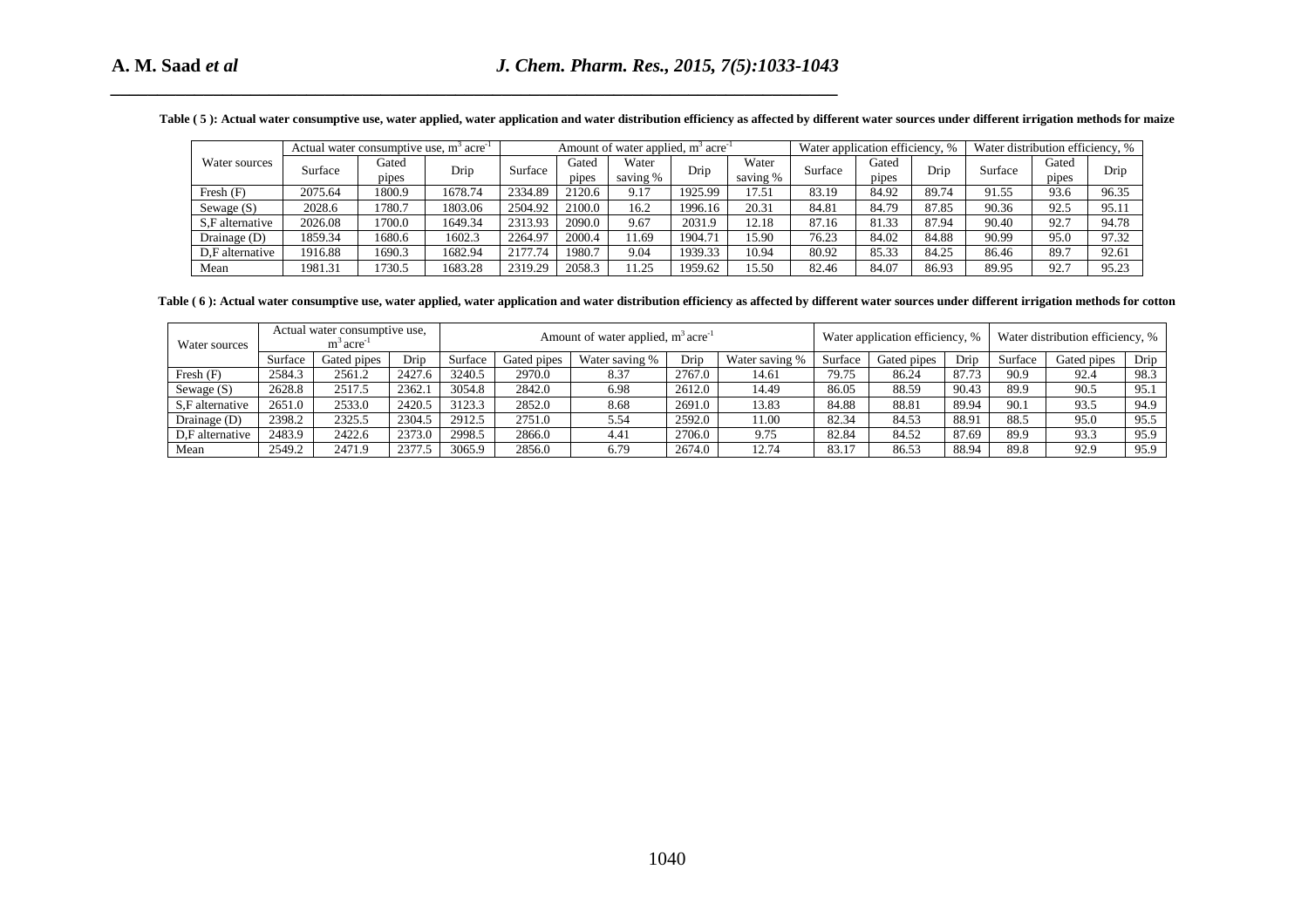Respecting cotton crop, data in Table 6 clearly indicate that the drip irrigation method saved water by 12.7 %, while gated pipes saved irrigation water by 6.8 % as compared to surface irrigation. Also, fresh water received the highest amount of water applied under all irrigation systems. On the other hand, the irrigation by drainage water received the lowest amount of water applied.

*\_\_\_\_\_\_\_\_\_\_\_\_\_\_\_\_\_\_\_\_\_\_\_\_\_\_\_\_\_\_\_\_\_\_\_\_\_\_\_\_\_\_\_\_\_\_\_\_\_\_\_\_\_\_\_\_\_\_\_\_\_\_\_\_\_\_\_\_\_\_\_\_\_\_\_\_\_\_*

It should be mentioned that, the irrigation by fresh water and sewage water alternated with fresh water saved water more than the other water sources.

## - **Water application efficiency:**

As shown in Table 5 the water application efficiency for maize crop with drip irrigation exceeded both gated pipes and surface irrigation. Also, the highest value of water application efficiency was achieved with fresh water under drip irrigation method. Whereas, the lowest value was obtained with treatment irrigated by drainage water under surface irrigation method. It was noticed from data that the difference between the continuous or alternative irrigation by sewage water under drip irrigation wasn't clear. Also, the difference between the continuous irrigation or the alternative irrigation by drainage water was very small.

While, in case of cotton crop, data tabulated in Table 6 shows that the highest value of water application efficiency 88.92 % was obtained from drip irrigation followed by gated pipes (86.55%). On the contrary the lowest value 83.15% recorded from surface irrigation. Concerning the effect of different water sources, the data indicate that sewage water or sewage alternative with fresh water achieved the highest value of water application efficiency. While, the lowest values were with fresh water under surface irrigation and drainage water under gated pipe and drip irrigation.

## - **Water distribution efficiency:**

The uniformity of water applied is a convenient way to judge the performance of surface or drip irrigation. It describes water distribution either of emitters discharge along the individual furrows and between the furrows. High values of water distribution efficiency means that different part of the field received similar application depths. As shown in Table 5, drip irrigation method recorded the highest values of water distribution efficiency for maize crop compared with gated pipes and surface irrigation. The highest values were obtained with the continuous irrigation by drainage water under drip irrigation. While, the lowest value was obtained with alternative irrigation by drainage water under surface irrigation. Also, the same trend was noticed with cotton crop as indicated in Table 6.

## **1.6. Crop and field water use efficiency of maize crop:**

It was noticed that the highest values of crop and field water use efficiency were achieved with alternative drainage by fresh water treatment under drip irrigation followed by drainage water, Table (7). While, irrigation by fresh water under surface irrigation recorded the lowest values.

| Water sources | Irrigation system | $CWUE$ kg m <sup>-3</sup> | $WP$ kg m <sup>-3</sup> |
|---------------|-------------------|---------------------------|-------------------------|
|               | S                 | 1.34                      | 1.19                    |
| F             | G                 | 1.55                      | 1.32                    |
|               | D                 | 1.56                      | 1.36                    |
|               | S                 | 1.72                      | 1.4                     |
| S             | G                 | 2.14                      | 1.79                    |
|               | D                 | 1.69                      | 1.53                    |
|               | S                 | 1.56                      | 1.36                    |
| $S + F$       | G                 | 2.1                       | 1.7                     |
|               | D                 | 1.91                      | 1.55                    |
|               | S                 | 1.9                       | 1.56                    |
| D             | G                 | 2.01                      | 1.72                    |
|               | D                 | 1.88                      | 1.59                    |
|               | S                 | 1.64                      | 1.45                    |
| $D + F$       | G                 | 1.98                      | 1.62                    |
|               | D                 | 1.98                      | 1.72                    |

**Table(7): Crop and field water use efficiency of maize (kg m-3) as affected by different water sources and irrigation systems** 

## **1.7. Crop and field water use efficiency of cotton crop:**

Data in Table(8) indicate that the highest values of crop and field water use efficiency were obtained under drip irrigation and gated pipes with all different water sources compared to surface irrigation. Irrigation by sewage or alternative sewage with fresh achieved the highest values of crop and field water use efficiency under drip irrigation. On the contrary, irrigation by fresh water under surface irrigation recorded the lowest value for both efficiency are similar by alternative drainage with fresh water especially under drip and gated pipe.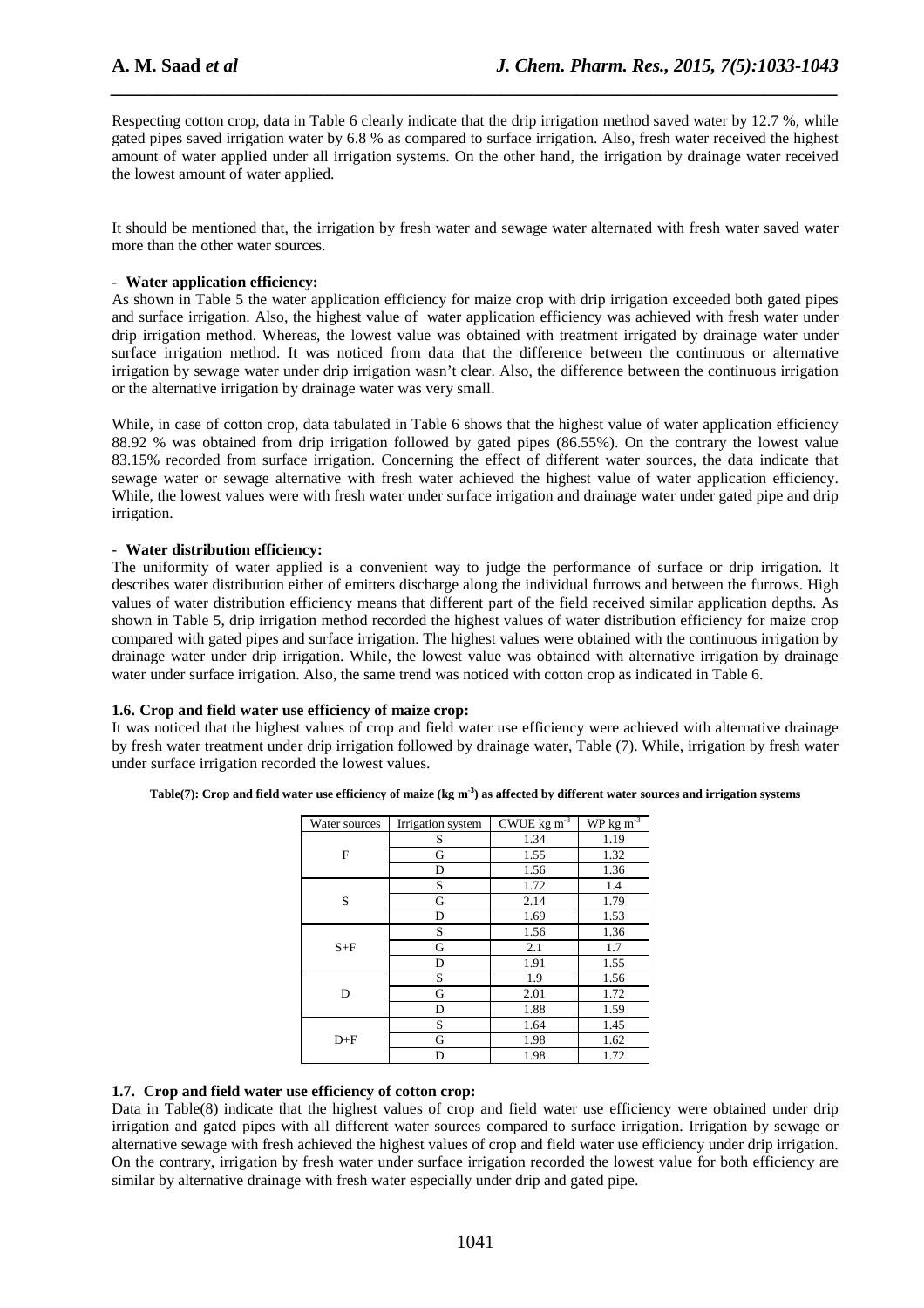| Water sources | Irrigation system | CWUE kg $\mathrm{m}^{-3}$ | $WP$ kg m <sup>-3</sup> |
|---------------|-------------------|---------------------------|-------------------------|
|               | S                 | 0.44                      | 0.35                    |
| F             | G                 | 0.46                      | 0.40                    |
|               | D                 | 0.48                      | 0.42                    |
|               | S                 | 0.50                      | 0.43                    |
| S             | G                 | 0.55                      | 0.48                    |
|               | D                 | 0.58                      | 0.52                    |
|               | S                 | 0.45                      | 0.38                    |
| $S + F$       | G                 | 0.51                      | 0.45                    |
|               | D                 | 0.55                      | 0.50                    |
|               | S                 | 0.44                      | 0.36                    |
| D             | G                 | 0.49                      | 0.41                    |
|               | D                 | 0.52                      | 0.46                    |
|               | S                 | 0.46                      | 0.38                    |
| $D+F$         | G                 | 0.49                      | 0.42                    |
|               | D                 | 0.49                      | 0.43                    |

**Table(8): Crop and field water use efficiency of cotton (kg m-3) as affected by different water sources and irrigation systems** 

*\_\_\_\_\_\_\_\_\_\_\_\_\_\_\_\_\_\_\_\_\_\_\_\_\_\_\_\_\_\_\_\_\_\_\_\_\_\_\_\_\_\_\_\_\_\_\_\_\_\_\_\_\_\_\_\_\_\_\_\_\_\_\_\_\_\_\_\_\_\_\_\_\_\_\_\_\_\_*

#### **3.6. Socioeconomic analysis:**

Several socio-economic and environmental benefits could be attained from reusing wastewater if it well organized and managed. Reusing wastewater with appropriate irrigation method could contribute in adding 340-650 USD /acre to the farmer income per year due to the crop rotation. Data in Tables (9,10 and 11) showed that reusing wastewater compensate about 60 % and 67% of N and P fertilization respectively. In addition, it sustains and conserves the existing cultivated area, creates job opportunities.

#### **Table(9): Expected values(USD) of maize crop could be added to the farmer income due to using marginal water and different irrigation systems**

|         |                                        |                             |                                            | Irrigation systems                 |                                         |                                 |
|---------|----------------------------------------|-----------------------------|--------------------------------------------|------------------------------------|-----------------------------------------|---------------------------------|
| Water   |                                        | Surface                     |                                            | Gated pipes                        | Drip                                    |                                 |
| sources | Water saved<br>$m3$ acre <sup>-1</sup> | Correspondent<br>USD acre-1 | Water<br>Saved<br>$m^3$ acre <sup>-1</sup> | Correspondent<br>$USD$ $acre^{-1}$ | Water<br>saved $m^3$ acre <sup>-1</sup> | Correspondent<br>$USD$ $acre-1$ |
| F       | 0.0                                    | 0.0                         | 120.5                                      | 100.3                              | 275.2                                   | 147.4                           |
| S       | 442.0                                  | 243.8                       | 322.3                                      | 243.6                              | 570.0                                   | 343.8                           |
| $S + F$ | 330.6                                  | 177.1                       | 412.3                                      | 218.2                              | 614.7                                   | 375.4                           |
| D       | 704.3                                  | 432.9                       | 435.7                                      | 304.5                              | 640.3                                   | 401.1                           |
| $D+F$   | 475.8                                  | 271.8                       | 504.9                                      | 412.3                              | 863.7                                   | 585.3                           |
| Mean    | 393.3                                  | 215.7                       | 359.1                                      | 255.8                              | 592.8                                   | 362.0                           |

**Table(10): Expected values(USD) of cotton crop could be added to the farmer** 

|         |                                         |                             |                                        | Irrigation systems                 |                                         |                                 |
|---------|-----------------------------------------|-----------------------------|----------------------------------------|------------------------------------|-----------------------------------------|---------------------------------|
| Water   |                                         | Surface                     |                                        | Gated pipes                        |                                         | Drip                            |
| sources | Water saved<br>$m^3$ acre <sup>-1</sup> | Correspondent<br>USD acre-1 | Water saved<br>$m3$ acre <sup>-1</sup> | Correspondent<br>$USD$ $acre^{-1}$ | Water saved<br>$m^3$ acre <sup>-1</sup> | Correspondent<br>$USD$ $acre-1$ |
| F       | 0.0                                     | 0.0                         | 850.3                                  | 412.3                              | 553.2                                   | 368.7                           |
| S       | 698.1                                   | 476.4                       | 519.8                                  | 550.4                              | 1268.5                                  | 1046.8                          |
| $S + F$ | 267.5                                   | 161.3                       | 650.3                                  | 613.3                              | 1153.1                                  | 915.0                           |
| D       | 83.1                                    | 47.5                        | 300.3                                  | 630.3                              | 814.4                                   | 594.6                           |
| $D+F$   | 256.8                                   | 154.9                       | 313.2                                  | 602.1                              | 618.4                                   | 422.0                           |
| Mean    | 262.5                                   | 158.3                       | 526.8                                  | 561.7                              | 884.8                                   | 654.4                           |

*income due to using marginal water and different irrigation systems.* 

**Table(11): N and P fertilizers added to the soil through irrigation by wastewater along the whole season relative to fresh water** 

|               |             | Nitrogen                |                |             | <b>Phosphorus</b>       |                |  |
|---------------|-------------|-------------------------|----------------|-------------|-------------------------|----------------|--|
| Water sources | Increase    |                         | Contribution % |             | Increase                | Contribution % |  |
|               | $Mg L^{-1}$ | $Kg$ acre <sup>-1</sup> |                | $Mg L^{-1}$ | $Kg$ acre <sup>-1</sup> |                |  |
| Fresh         | 0.0         | 0.0                     | 0.0            | 0.11        | 0.29                    | 2.0            |  |
| Drainage      | 12.15       | 30.37                   | 43.4           | 0.00        | 0.00                    | 0.0            |  |
| Wastewater    | 6.71        | 41.77                   | 59.7           | 4.04        | 10.1                    | 67.4           |  |